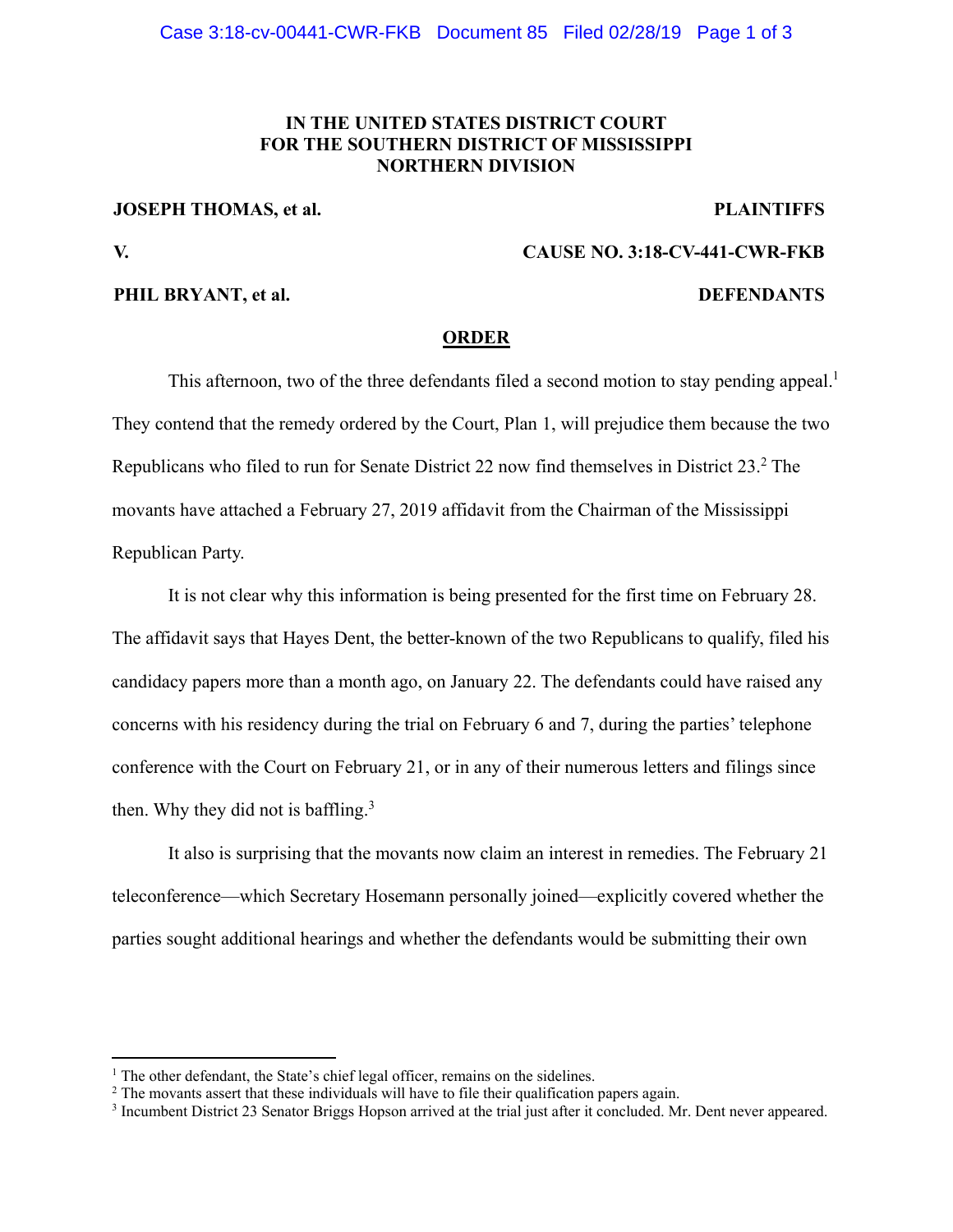#### Case 3:18-cv-00441-CWR-FKB Document 85 Filed 02/28/19 Page 2 of 3

Plan. The parties convinced the Court that no further hearings were necessary.<sup>4</sup> The defendants said they would confer to be sure, then made no request at all. The lack of urgency was apparent.

The resulting impression is that the movants sought to raise these new issues only when their first motion for stay pending appeal was denied. Indeed, movants' counsel advised the Court that the Legislature would take up the Court's suggestion to redraw District 22 *only if* the motions for stay were denied here and in the Fifth Circuit. With the impending qualification deadline, and because the Legislature had not redrawn the district or announced that it would take up the matter, the Court felt compelled to move forward with a remedy. Docket No. 74.

There are additional issues that warrant discussion at a hearing. Most importantly, it is not clear that this Court has jurisdiction given the two Notices of Appeal that have already been filed. If jurisdiction is proper, the parties should address whether the additional evidence can be considered, since it is not "newly discovered" and, for that matter, comes from a non-party that has not intervened in this litigation.

A final observation may be worth mentioning. In reviewing the evidence in this case, the Court saw no significant difference between illustrative Plans 1 and 2.<sup>5</sup> If Plan 2 would better protect the movants' partisan interests, assuming that is something they can assert in this litigation, then by all means the parties should see if some sort of compromise can be reached. As in every case over which this Court presides, the parties are encouraged to seek an amicable resolution.

 $\overline{a}$ 

<sup>&</sup>lt;sup>4</sup> That teleconference followed the Court's ruling that it would "decline to order any specific relief while the Mississippi Legislature considers whether to redraw the District and extend the candidate qualification deadline." Docket No. 61.

<sup>&</sup>lt;sup>5</sup> Plan 3 was the least desirable option, in the Court's view, because it would have affected an additional Senate District and impacted more counties, precincts, and voters.